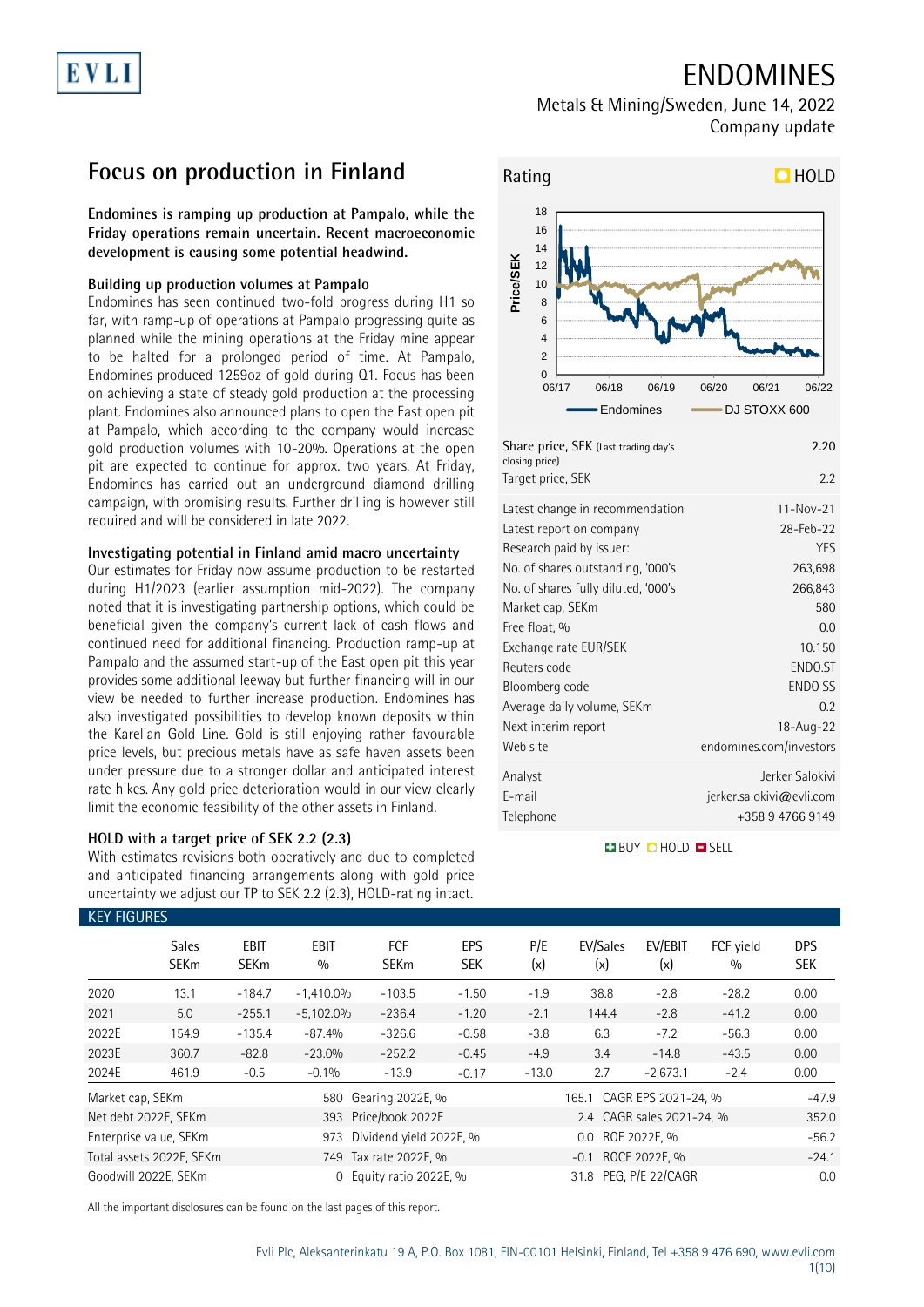# ENDOMINES

Metals & Mining/Sweden, June 14, 2022

Company update

| Endomines (SEKm)     | 2020      | H1/21     | H2/21    | 2021                                            | H1/22E                  | H2/22E   | 2022E    | 2023E     | 2024E    |
|----------------------|-----------|-----------|----------|-------------------------------------------------|-------------------------|----------|----------|-----------|----------|
| Net sales            | 13.1      | 0.1       | 4.9      | 6.7                                             | 60.4                    | 94.5     | 154.9    | 360.7     | 461.9    |
| sales growth %       | >100%     | $-10.4%$  | 88.5%    | $-48.9%$                                        | >100%                   | >100%    | $>100\%$ | >100%     | 28 %     |
|                      |           |           |          |                                                 |                         |          |          |           |          |
| <b>EBITDA</b>        | $-108.0$  | $-40.3$   | $-77.9$  | $-118.2$                                        | $-36.6$                 | $-8.9$   | $-45.4$  | 70.9      | 156.8    |
|                      |           |           |          |                                                 |                         |          |          |           |          |
| EB <sub>IT</sub>     | $-184.7$  | $-95.5$   | $-159.8$ | $-255.1$                                        | $-73.6$                 | $-61.9$  | $-135.4$ | $-82.8$   | $-0.5$   |
| <b>EBIT</b> margin   | $< -100%$ | $< -100%$ |          | $\langle -100\% \rangle \langle -100\% \rangle$ | $\left  100\% $ < -100% |          | $-87.4%$ | $-23.0\%$ | $-0.1\%$ |
| Gold production (Oz) | 538       | $\bf{0}$  | 460      | 460                                             | 3,622                   | 5,671    | 9,293    | 20,782    | 26,611   |
| Finland              | 2020      | H1/21     | H2/21    | 2021                                            | H1/22E                  | H2/'22E  | 2022E    | 2023E     | 2024E    |
| Net sales*           | 5.5       | 0.0       | 0.0      | 0.0                                             | 60.4                    | 94.5     | 154.9    | 202.5     | 126.6    |
| Gold production (Oz) | $\bf{0}$  | $\bf{0}$  | $\bf{0}$ | $\bf{0}$                                        | 3,622                   | 5,671    | 9293     | 11667     | 7292     |
| <b>United States</b> | 2020      | H1/21     | H2/21    | 2021                                            | H1/22E                  | H2/'22E  | 2022E    | 2023E     | 2024E    |
| Net sales*           | 7.6       | 0.0       | 4.9      | 6.7                                             | 0.0                     | 0.0      | 0.0      | 158.2     | 335.3    |
| Gold production (Oz) | 538       | $\bf{0}$  | 460      | 460                                             | $\bf{0}$                | $\Omega$ | 0        | 9115      | 19319    |
| Assumptions          | 2020      | H1/21     | H2/21    | 2021                                            | H1/22E                  | H2/'22E  | 2022E    | 2023E     | 2024E    |
| Gold price USD/Oz    | 1769      | 1805      | 1792     | 1799                                            | 1873                    | 1824     | 1848     | 1900      | 1900     |
| Gold price EUR/Oz    | 1552      | 1499      | 1543     | 1521                                            | 1727                    | 1737     | 1732     | 1810      | 1810     |
| <b>USD/SEK</b>       | 9.20      | 8.41      | 8.76     | 8.89                                            | 9.68                    | 10.01    | 10.01    | 10.01     | 10.01    |
| <b>EUR/SEK</b>       | 10.49     | 10.14     | 10.16    | 10.13                                           | 10.51                   | 10.54    | 10.54    | 10.54     | 10.54    |
| <b>EUR/USD</b>       | 1.14      | 1.20      | 1.16     | 1.14                                            | 1.09                    | 1.05     | 1.05     | 1.05      | 1.05     |

\*Net sales split Evli estimate (not reported)

Source: Endomines, Evli Research

**EVLI** 

|                               | Evli est.   | Spot        | <b>Estimate basis</b>                                              |
|-------------------------------|-------------|-------------|--------------------------------------------------------------------|
| <b>Valuation</b>              | <b>MSEK</b> | <b>MSEK</b> |                                                                    |
| Friday                        | 183         | 160         | LOM 7 years, avg. CC 830 USD/oz, ~70,000oz concentrate produced    |
| Other assets (US)             | 545         | 521         | Purchase price and in-situ value analysis                          |
| Pampalo                       | 83          | 79          | DCF LOM $2y$ , $\sim$ 28,000oz concentrate produced + other assets |
| Karelia other                 | 80          | 76          | In-situ value for assets. Exploration ~200USD/m                    |
| Corporate/other               | $-209$      | $-209$      | DCF estimate assuming active operations until 2030                 |
| Net cash (debt)               | -69         | -69         | Q4/2021 + known Q1-Q2/2022 transactions                            |
| Total                         | 613         | 558         |                                                                    |
| Per share                     | 2.3         | 2.1         |                                                                    |
| Long-term gold price (USD/Oz) | 1900        |             | Evli                                                               |
| Spot price (USD/Oz)           |             | 1824        |                                                                    |
| Shares (m)                    | 266.8       | 266.8       | Q4/2021 + known Q1-Q2/2022 transactions                            |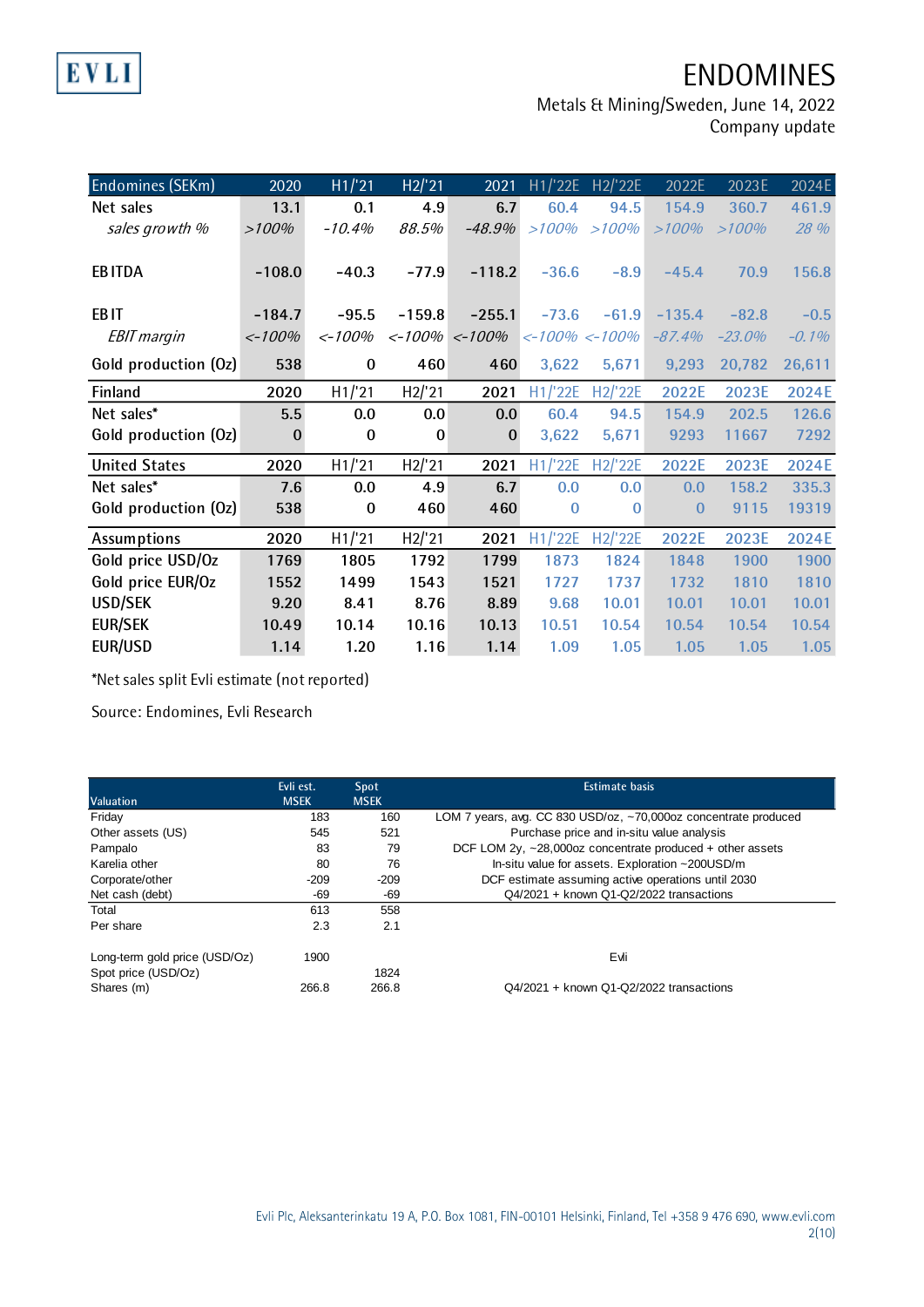## Metals & Mining/Sweden, June 14, 2022 Company update

| <b>INTERIM FIGURES</b>               |          |             |          |            |            |         |          |         |         |          |          |         |
|--------------------------------------|----------|-------------|----------|------------|------------|---------|----------|---------|---------|----------|----------|---------|
| EVLI ESTIMATES, SEKm                 | 202101   | 202102      | 202103   | 202104     | 2021       | 2022Q1E | 2022Q2E  | 2022Q3E | 2022Q4E | 2022E    | 2023E    | 2024E   |
| Net sales                            | 0.0      | 0.1         | 0.0      | 4.9        | 5.0        | 0.0     | 60.4     | 0.0     | 94.5    | 154.9    | 360.7    | 461.9   |
| EBITDA                               | 0.0      | $-40.3$     | 0.0      | $-77.8$    | $-118.1$   | 0.0     | $-36.6$  | 0.0     | $-8.9$  | $-45.4$  | 76.6     | 159.9   |
| EBITDA margin (%)                    | 0.0      | $-40,707.1$ | 0.0      | $-1,588.1$ | $-2,362.0$ | 0.0     | $-60.5$  | 0.0     | $-9.4$  | $-29.3$  | 21.2     | 34.6    |
| EBIT                                 | 0.0      | $-95.5$     | 0.0      | $-159.6$   | $-255.1$   | 0.0     | $-73.6$  | 0.0     | $-61.9$ | $-135.4$ | $-82.8$  | $-0.5$  |
| EBIT margin (%)                      | 0.0      | $-96,464.6$ | 0.0      | $-3,257.8$ | $-5,102.0$ | 0.0     | $-121.7$ | 0.0     | $-65.5$ | $-87.4$  | $-23.0$  | $-0.1$  |
| Net financial items                  | 0.0      | $-25.4$     | 0.0      | 9.4        | $-16.0$    | 0.0     | $-8.6$   | 0.0     | $-10.0$ | $-18.6$  | $-35.4$  | $-44.3$ |
| Pre-tax profit                       | 0.0      | $-120.9$    | 0.0      | $-150.2$   | $-271.1$   | 0.0     | $-82.2$  | 0.0     | $-71.9$ | $-154.0$ | $-118.2$ | $-44.7$ |
| Tax                                  | 0.0      | 0.0         | 0.0      | $-0.1$     | $-0.1$     | 0.0     | 0.0      | 0.0     | 0.0     | $-0.1$   | $-0.1$   | 0.0     |
| Tax rate (%)                         | 0.0      | 0.0         | 0.0      | 0.0        | 0.0        | 0.0     | 0.0      | 0.0     | 0.0     | $-0.1$   | $-0.1$   | $-0.1$  |
| Net profit                           | 0.0      | $-120.9$    | 0.0      | $-150.3$   | $-271.2$   | 0.0     | $-82.2$  | 0.0     | $-71.9$ | $-154.1$ | $-118.2$ | $-44.7$ |
| EPS                                  | 0.00     | $-0.54$     | 0.00     | $-0.67$    | $-1.20$    | 0.00    | $-0.31$  | 0.00    | $-0.27$ | $-0.58$  | $-0.45$  | $-0.17$ |
| EPS adjusted (diluted no. of shares) | 0.00     | $-0.54$     | 0.00     | $-0.67$    | $-1.20$    | 0.00    | $-0.31$  | 0.00    | $-0.27$ | $-0.58$  | $-0.45$  | $-0.17$ |
| Dividend per share                   | 0.00     | 0.00        | 0.00     | 0.00       | 0.00       | 0.00    | 0.00     | 0.00    | 0.00    | 0.00     | 0.00     | 0.00    |
| SALES, SEKm                          |          |             |          |            |            |         |          |         |         |          |          |         |
| Endomines                            | 0.0      | 0.1         | 0.0      | 4.9        | 5.0        | 0.0     | 60.4     | 0.0     | 94.5    | 154.9    | 360.7    | 461.9   |
| Total                                | 0.0      | 0.1         | 0.0      | 4.9        | 5.0        | 0.0     | 60.4     | 0.0     | 94.5    | 154.9    | 360.7    | 461.9   |
| SALES GROWTH, Y/Y %                  |          |             |          |            |            |         |          |         |         |          |          |         |
| Endomines                            | $-100.0$ | $-98.7$     | $-100.0$ | 600.0      | $-61.8$    | 0.0     | 60,397.3 | 0.0     | 1,828.5 | 2,998.6  | 132.8    | 28.1    |
| Total                                | $-100.0$ | $-98.7$     | $-99.9$  | 599.9      | $-61.8$    | 0.0     | 60,947.3 | 0.0     | 1,828.9 | 2,998.6  | 132.8    | 28.1    |
| EBIT, SEKm                           |          |             |          |            |            |         |          |         |         |          |          |         |
| Endomines                            | 0.0      | $-95.5$     | 0.0      | $-159.6$   | $-255.1$   | 0.0     | $-73.6$  | 0.0     | $-61.9$ | $-135.4$ | $-82.8$  | $-0.5$  |
| Total                                | 0.0      | $-95.5$     | 0.0      | $-159.6$   | $-255.1$   | 0.0     | $-73.6$  | 0.0     | $-61.9$ | $-135.4$ | $-82.8$  | $-0.5$  |
| EBIT margin, %                       |          |             |          |            |            |         |          |         |         |          |          |         |
| Endomines                            | 0.0      | $-95,595.6$ | 0.0      | $-3,257.2$ | $-5,102.0$ | 0.0     | $-121.7$ | 0.0     | $-65.5$ | $-87.4$  | $-23.0$  | $-0.1$  |
| Total                                | 0.0      | $-96,464.6$ | 0.0      | $-3,257.8$ | $-5,102.0$ | 0.0     | $-121.7$ | 0.0     | $-65.5$ | $-87.4$  | $-23.0$  | $-0.1$  |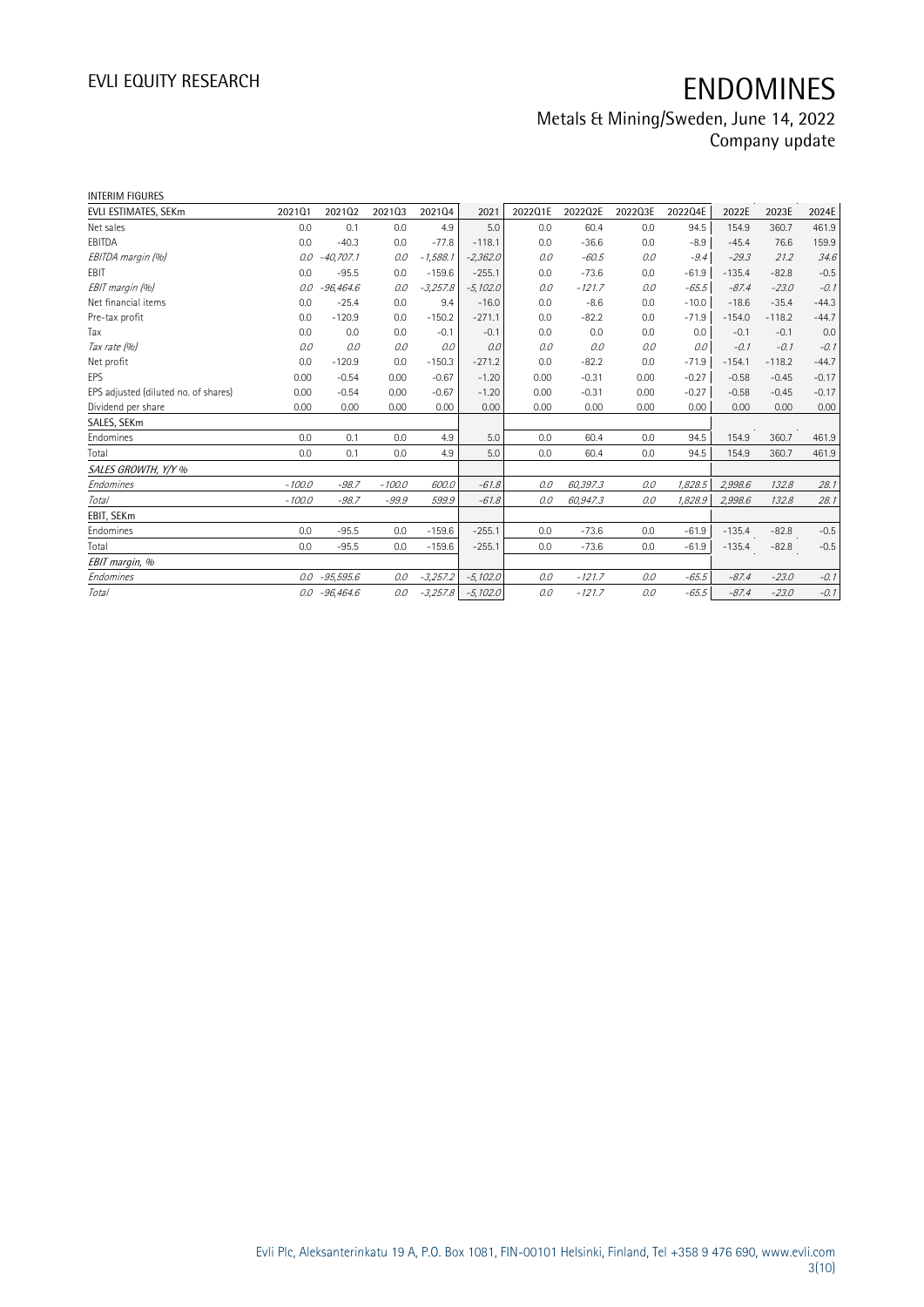## Metals & Mining/Sweden, June 14, 2022 Company update

| INCOME STATEMENT, SEKm                   | 2017                | 2018           | 2019                | 2020           | 2021         | 2022E               | 2023E        | 2024E               |
|------------------------------------------|---------------------|----------------|---------------------|----------------|--------------|---------------------|--------------|---------------------|
| Sales                                    | 122.2               | 104.0          | 5.8                 | 13.1           | 5.0          | 154.9               | 360.7        | 461.9               |
| Sales growth (%)                         | 21.0                | $-14.9$        | $-94.4$             | 125.9          | $-61.8$      | 2,998.6             | 132.8        | 28.1                |
| EBITDA                                   | $-5.7$              | $-5.5$         | $-48.8$             | $-108.0$       | $-118.1$     | $-45.4$             | 76.6         | 159.9               |
| EBITDA margin (%)                        | $-4.7$              | $-5.3$         | $-841.1$            | $-824.5$       | $-2,362.0$   | $-29.3$             | 21.2         | 34.6                |
| Depreciation                             | $-59.1$             | $-43.0$        | $-3.6$              | $-76.7$        | $-137.0$     | $-90.0$             | $-159.4$     | $-160.3$            |
| EBITA                                    | $-64.8$             | $-48.5$        | $-52.4$             | $-184.7$       | $-255.1$     | $-135.4$            | $-82.8$      | $-0.5$              |
| Goodwill amortization / writedown        | 0.0                 | 0.0            | 0.0                 | 0.0            | 0.0          | 0.0                 | 0.0          | 0.0                 |
| EBIT                                     | $-64.8$             | $-48.5$        | $-52.4$             | $-184.7$       | $-255.1$     | $-135.4$            | $-82.8$      | $-0.5$              |
| EBIT margin (%)                          | $-53.0$             | $-46.6$        | $-903.4$            | $-1,410.0$     | $-5,102.0$   | $-87.4$             | $-23.0$      | $-0.1$              |
| <b>Reported EBIT</b>                     | $-64.8$             | $-48.5$        | $-52.4$             | $-184.7$       | $-255.1$     | $-135.4$            | $-82.8$      | $-0.5$              |
| EBIT margin (reported) (%)               | $-53.0$             | $-46.6$        | $-903.4$            | $-1,410.0$     | $-5,102.0$   | $-87.4$             | $-23.0$      | $-0.1$              |
| Net financials                           | $-4.5$              | 11.0           | $-7.7$              | $-12.3$        | $-16.0$      | $-18.6$             | $-35.4$      | $-44.3$             |
| Pre-tax profit                           | $-69.3$             | $-37.5$        | $-60.1$             | $-197.0$       | $-271.1$     | $-154.0$            | $-118.2$     | $-44.7$             |
| Taxes                                    | 0.0                 | 0.1            | 0.0                 | 0.1            | $-0.1$       | $-0.1$              | $-0.1$       | 0.0                 |
| Minority shares                          | 0.0                 | 0.0            | 0.0                 | 0.0            | 0.0          | 0.0                 | 0.0          | 0.0                 |
| Net profit                               | $-69.3$             | $-37.4$        | $-60.1$             | $-196.9$       | $-271.2$     | $-154.1$            | $-118.2$     | $-44.7$             |
| Cash NRIs                                | 0.0                 | 0.0            | 0.0                 | 0.0            | 0.0          | 0.0                 | 0.0          | 0.0                 |
| Non-cash NRIs                            | 0.0                 | 0.0            | 0.0                 | 0.0            | 0.0          | 0.0                 | 0.0          | 0.0                 |
| <b>BALANCE SHEET, SEKm</b>               |                     |                |                     |                |              |                     |              |                     |
| Assets                                   |                     |                |                     |                |              |                     |              |                     |
| Fixed assets                             | 130                 | 476            | 573                 | 568            | 527          | 664                 | 716          | 644                 |
| Goodwill                                 | $\mathbf 0$         | $\mathbf 0$    | $\mathbf 0$         | $\mathbf 0$    | $\mathbf 0$  | $\mathsf{O}\xspace$ | $\mathbf 0$  | $\mathbf 0$         |
| Right of use assets                      | $\mathbb O$         | $\mathbf 0$    | $\mathbf 0$         | $\mathbf 0$    | $\mathbf 0$  | $\mathsf{O}\xspace$ | $\mathbf 0$  | $\mathbf 0$         |
| Inventory                                | $\overline{2}$      | $\sqrt{2}$     | $\mathbf 0$         | $\overline{2}$ | 8            | 31                  | 72           | 92                  |
| Receivables                              | 12                  | $\overline{4}$ | 1                   | 3              | 18           | 31                  | 72           | 92                  |
| Liquid funds                             | 16                  | 19             | 16                  | 11             | 12           | 23                  | 36           | 32                  |
| Total assets                             | 161                 | 501            | 590                 | 585            | 566          | 749                 | 896          | 861                 |
| Liabilities                              |                     |                |                     |                |              |                     |              |                     |
| Shareholder's equity                     | 45                  | 252            | 336                 | 331            | 310          | 238                 | 120          | 75                  |
| Minority interest                        | $\mathbb O$         | $\mathbf 0$    | $\mathbf 0$         | $\mathbf{0}$   | $\mathbf 0$  | $\mathsf{O}\xspace$ | $\mathbf 0$  | $\mathbf 0$         |
| Convertibles                             | $\mathsf{O}\xspace$ | 169            | 175                 | $\mathbf 0$    | $\mathbf 0$  | 0                   | $\mathbf 0$  | $\mathbb O$         |
| Lease liabilities                        | $\mathbb O$         | $\mathbf 0$    | $\mathbf 0$         | $\mathbf 0$    | $\mathbf 0$  | 0                   | $\mathbf 0$  | $\mathbf 0$         |
| Deferred taxes                           | $\mathbf 0$         | $\mathbf 0$    | $\mathbf 0$         | $\mathbf{0}$   | $\mathbf 0$  | $\mathbf 0$         | $\mathbf 0$  | $\mathbf 0$         |
| Interest bearing debt                    | 84                  | 44             | 46                  | 154            | 161          | 416                 | 681          | 691                 |
| Non-interest bearing current liabilities | $\mathbf 0$         | $\mathbf 0$    | $\mathbf 0$         | $\mathbf 0$    | $\mathbf 0$  | $\mathsf{O}\xspace$ | $\mathbf 0$  | $\mathbf 0$         |
| Other interest-free debt                 | 32                  | 36             | 32                  | 100            | 95           | 95                  | 95           | 95                  |
| Total liabilities                        | 161                 | 501            | 590                 | 585            | 566          | 749                 | 896          | 861                 |
| CASH FLOW, SEKm                          |                     |                |                     |                |              |                     |              |                     |
| + EBITDA                                 | $-6$                | $-5$           | $-49$               | $-108$         | $-118$       | $-45$               | 77           | 160                 |
| - Net financial items                    | $-4$                | 11             | $-8$                | $-12$          | $-16$        | $-19$               | $-35$        | $-44$               |
| - Taxes                                  | $\mathbb O$         | $\mathbf 0$    | $\mathbf 0$         | $\mathbf 0$    | $\mathbf 0$  | $\mathsf{O}\xspace$ | $\mathbf 0$  | $\mathbf 0$         |
| - Increase in Net Working Capital        | 9                   | 8              | $-5$                | $\overline{4}$ | $-6$         | $-36$               | $-82$        | $-40$               |
| $+/-$ Other                              | $\overline{2}$      | $-22$          | $-17$               | 40             | $\mathbf 0$  | $\mathsf{O}\xspace$ | $\mathbf 0$  | $\overline{0}$      |
| = Cash flow from operations              | $\mathbf{1}$        | -8             | $-79$               | $-77$          | $-140$       | $-100$              | $-41$        | 75                  |
| - Capex                                  | $-14$               | $-100$         | $-82$               | $-27$          | $-96$        | $-227$              | $-211$       | $-89$               |
| - Acquisitions                           | $\mathsf{O}\xspace$ | $-59$          | $\mathsf{O}\xspace$ | $\mathbb O$    | $\mathbf 0$  | $\mathbb O$         | $\mathbf 0$  | $\mathsf{O}\xspace$ |
| + Divestments                            | $\mathbf 0$         | $\mathbf 0$    | $\overline{2}$      | $\mathbf 0$    | $\mathbf 0$  | $\mathsf{O}\xspace$ | $\mathbf 0$  | $\mathbf 0$         |
| = Free cash flow                         | $-13$               | $-167$         | $-159$              | $-103$         | $-236$       | $-327$              | $-252$       | $-14$               |
| +/- New issues/buybacks                  | $\mathbf{0}$        | 244            | 144                 | 192            | 250          | 82                  | $\mathbf{0}$ | $\mathbb O$         |
| - Paid dividend                          | $\mathbf 0$         | $\mathbf 0$    | $\mathbf 0$         | $\mathbf 0$    | $\mathbf 0$  | $\mathbf 0$         | $\mathbf 0$  | $\mathbf 0$         |
| $+/-$ Other                              | $-1$                | $-74$          | 12                  | $-93$          | $-13$        | 256                 | 265          | 10                  |
| Change in cash                           | $-14$               | 3              | $-3$                | $-4$           | $\mathbf{1}$ | 11                  | 13           | $-4$                |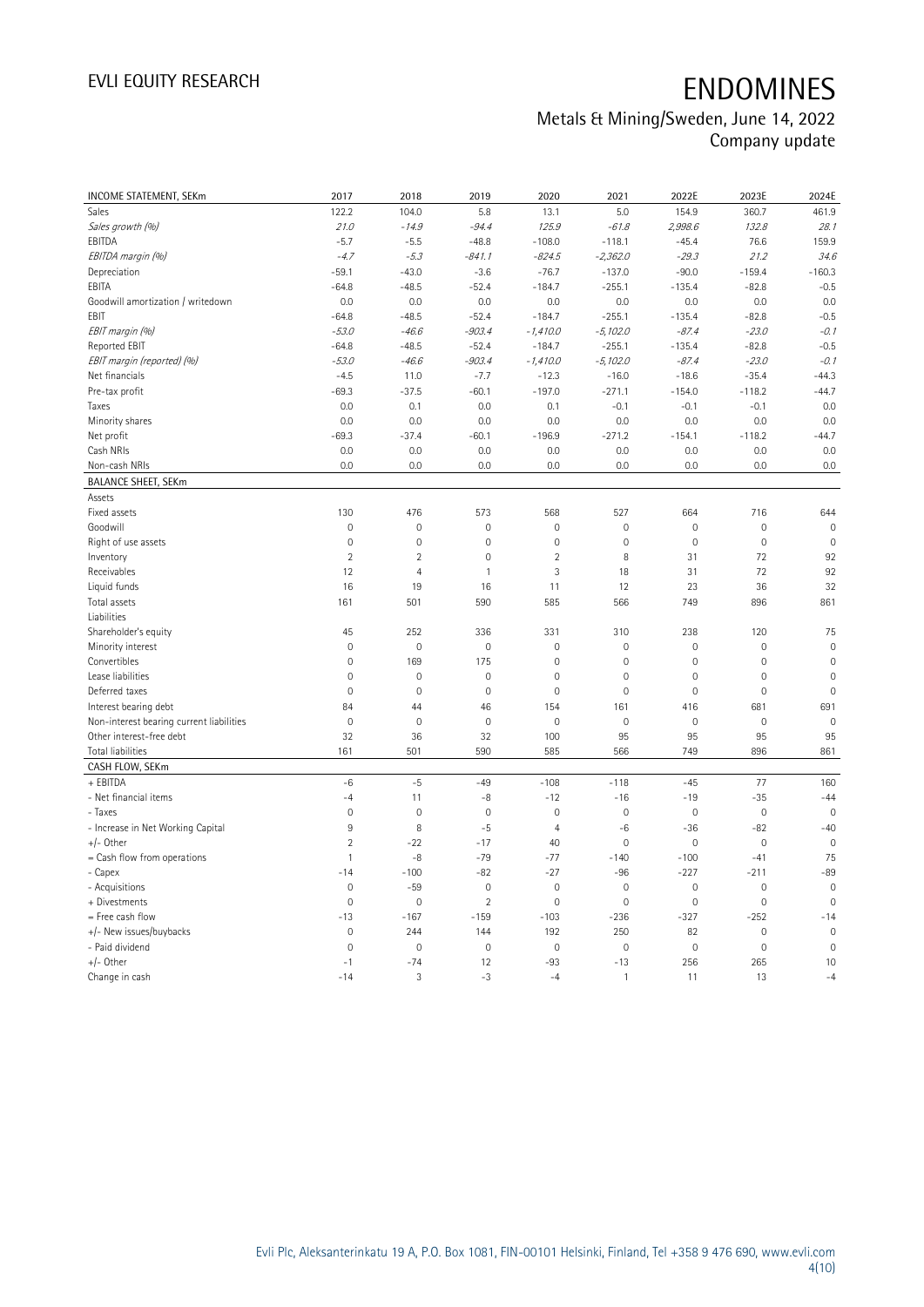## Metals & Mining/Sweden, June 14, 2022 Company update

| <b>KEY FIGURES</b>                             | 2018    | 2019     | 2020     | 2021       | 2022E   | 2023E   | 2024E       |
|------------------------------------------------|---------|----------|----------|------------|---------|---------|-------------|
| M-cap                                          | 211     | 448      | 366      | 574        | 580     | 580     | 580         |
| Net debt (excl. convertibles)                  | 25      | 30       | 143      | 148        | 393     | 645     | 659         |
| Enterprise value                               | 405     | 654      | 509      | 722        | 973     | 1,225   | 1,239       |
| Sales                                          | 104     | $\,6$    | 13       | 5          | 155     | 361     | 462         |
| EBITDA                                         | $-5$    | $-49$    | $-108$   | $-118$     | $-45$   | 77      | 160         |
| EBIT                                           | $-48$   | $-52$    | $-185$   | $-255$     | $-135$  | $-83$   | $\mathbf 0$ |
| Pre-tax                                        | $-37$   | $-60$    | $-197$   | $-271$     | $-154$  | $-118$  | $-45$       |
| Earnings                                       | $-37$   | $-60$    | $-197$   | $-271$     | $-154$  | $-118$  | $-45$       |
| Equity book value (excl. minorities)           | 252     | 336      | 331      | 310        | 238     | 120     | 75          |
| Valuation multiples                            |         |          |          |            |         |         |             |
| EV/sales                                       | 3.9     | 112.7    | 38.8     | 144.4      | 6.3     | 3.4     | 2.7         |
| EV/EBITDA                                      | $-73.7$ | $-13.4$  | $-4.7$   | $-6.1$     | $-21.4$ | 16.0    | 7.8         |
| EV/EBITA                                       | $-8.4$  | $-12.5$  | $-2.8$   | $-2.8$     | $-7.2$  | $-14.8$ | $-2,673.1$  |
| EV/EBIT                                        | $-8.4$  | $-12.5$  | $-2.8$   | $-2.8$     | $-7.2$  | $-14.8$ | $-2,673.1$  |
| EV/OCF                                         | $-53.2$ | $-8.3$   | $-6.6$   | $-5.1$     | $-9.8$  | $-29.8$ | 16.5        |
| EV/FCFF                                        | $-2.3$  | $-4.3$   | $-5.6$   | $-3.0$     | $-3.2$  | $-5.7$  | 40.8        |
| P/FCFE                                         | $-1.3$  | $-2.8$   | $-3.5$   | $-2.4$     | $-1.8$  | $-2.3$  | $-41.8$     |
| P/E                                            | $-5.6$  | $-7.5$   | $-1.9$   | $-2.1$     | $-3.8$  | $-4.9$  | $-13.0$     |
| P/B                                            | 0.8     | 1.3      | 1.1      | 1.8        | 2.4     | 4.8     | 7.7         |
| Target EV/EBITDA                               | 0.0     | $O.O$    | $0.0$    | $O.O$      | $-21.4$ | 16.0    | 7.8         |
| Target EV/EBIT                                 | 0.0     | 0.0      | $0.0$    | $O.O$      | $-7.2$  | $-14.8$ | $-2,673.1$  |
| Target EV/FCF                                  | 0.0     | 0.0      | 0.0      | 0.0        | $-3.0$  | $-4.9$  | $-89.3$     |
| Target P/B                                     | 0.0     | 0.0      | 0.0      | 0.0        | 2.4     | $4.8\,$ | 7.7         |
| Target P/E                                     | 0.0     | 0.0      | 0.0      | 0.0        | $-3.8$  | $-4.9$  | $-13.0$     |
| Per share measures                             |         |          |          |            |         |         |             |
|                                                |         |          |          |            |         |         |             |
|                                                |         |          |          |            |         |         |             |
| Number of shares                               | 35,148  | 79,957   | 131,305  | 225,794    | 263,698 | 263,698 | 263,698     |
| Number of shares (diluted)                     | 35,148  | 79,957   | 131,305  | 225,794    | 266,843 | 263,698 | 263,698     |
| EPS                                            | $-1.06$ | $-0.75$  | $-1.50$  | $-1.20$    | $-0.58$ | $-0.45$ | $-0.17$     |
| Operating cash flow per share                  | $-0.22$ | $-0.99$  | $-0.59$  | $-0.62$    | $-0.38$ | $-0.16$ | 0.28        |
| Free cash flow per share                       | $-4.74$ | $-1.99$  | $-0.79$  | $-1.05$    | $-1.24$ | $-0.96$ | $-0.05$     |
| Book value per share                           | 7.16    | 4.20     | 2.52     | 1.37       | 0.90    | 0.45    | 0.28        |
| Dividend per share                             | 0.00    | 0.00     | 0.00     | 0.00       | 0.00    | 0.00    | 0.00        |
| Dividend payout ratio, %                       | 0.0     | 0.0      | 0.0      | 0.0        | 0.0     | 0.0     | 0.0         |
| Dividend yield, %                              | 0.0     | 0.0      | 0.0      | 0.0        | 0.0     | 0.0     | 0.0         |
| FCF yield, %                                   | $-79.0$ | $-35.6$  | $-28.2$  | $-41.2$    | $-56.3$ | $-43.5$ | $-2.4$      |
| Efficiency measures                            |         |          |          |            |         |         |             |
| ROE                                            | $-25.2$ | $-20.5$  | $-59.1$  | $-84.6$    | $-56.2$ | $-66.1$ | $-45.9$     |
| <b>ROCE</b>                                    | $-9.9$  | $-10.3$  | $-35.5$  | $-53.4$    | $-24.1$ | $-11.4$ | $-0.1$      |
| Financial ratios                               |         |          |          |            |         |         |             |
| Inventories as % of sales                      | 1.7     | 0.6      | 18.8     | 163.9      | 20.0    | 20.0    | 20.0        |
| Receivables as % of sales                      | 3.6     | 22.8     | 25.4     | 365.3      | 20.0    | 20.0    | 20.0        |
| Non-interest bearing liabilities as % of sales | 0.0     | 0.0      | 0.0      | 0.0        | 0.0     | 0.0     | 0.0         |
| NWC/sales, %                                   | $-20.8$ | $-310.5$ | $-456.7$ | $-1,075.6$ | $-11.8$ | 17.8    | 22.6        |
| Operative CAPEX/sales, %                       | 95.9    | 1,414.7  | 202.8    | 1,924.4    | 146.5   | 58.5    | 19.3        |
| CAPEX/sales (incl. acquisitions), %            | 39.0    | 1,414.7  | 202.8    | 1,924.4    | 146.5   | 58.5    | 19.3        |
| FCFF/EBITDA                                    | 32.3    | 3.1      | 0.8      | 2.0        | 6.8     | $-2.8$  | 0.2         |
| Net debt/EBITDA, book-weighted                 | $-4.6$  | $-0.6$   | $-1.3$   | $-1.3$     | $-8.7$  | 8.4     | 4.1         |
| Debt/equity, market-weighted                   | 0.2     | 0.1      | 0.4      | 0.3        | 0.7     | 1.2     | 1.2         |
| Equity ratio, book-weighted                    | 84.0    | 86.7     | 56.5     | 54.8       | 31.8    | 13.4    | 8.7         |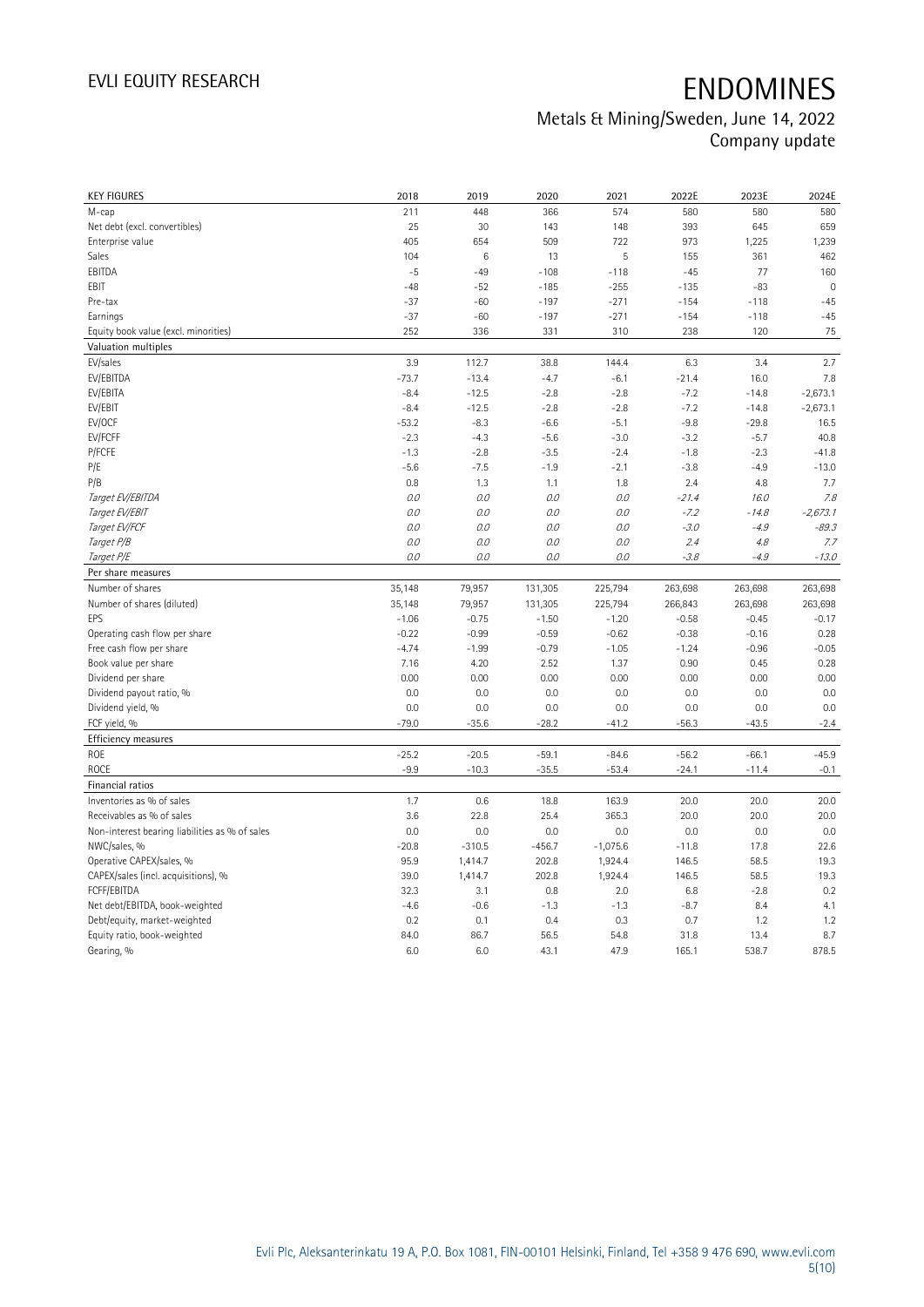## EVLI EQUITY RESEARCH **ENDOMINES** Metals & Mining/Sweden, June 14, 2022 Company update

COMPANY DESCRIPTION: Endomines engages in exploration, mining, and extraction of gold deposits. Its sites are found in Eastern Finland along the Karelian Gold line and in Idaho, USA. The company was founded in 2005 and is headquartered in Stockholm, Sweden. Endomines focuses its operations to assets in stable jurisdictions that can be brought to production rapidly and with limited investment.

INVESTMENT CASE: The ramp-up of operations at the Friday-mine has been burdened by challenges and mining operations were recently halted due to ore irregularities and a need to concuct undergound drilling for mine planning purposes. The company has proceeded with reinitiating production at its Pampalo site, with good progress having been made during H1/22. Supportive development in gold prices offer additional potential for increased revenue.

| <b>OWNERSHIP STRUCTURE</b>     | <b>SHARES</b> | <b>SEKm</b> | 0/0   |
|--------------------------------|---------------|-------------|-------|
| Joensuun Kauppa ja Kone        | 32,484,393    | 71.466      | 12.3% |
| Clearstream Banking S.A.       | 31,459,741    | 69.211      | 11.9% |
| Northern Trust Global Services | 29,387,519    | 64.653      | 11.1% |
| Nordea Bank Abp (Publ)         | 16,423,415    | 36.132      | 6.2%  |
| Skandinaviska Enskilda Banken  | 13,732,627    | 30.212      | 5.2%  |
| Evli Plc                       | 11,217,814    | 24.679      | 4.3%  |
| Mariatorp Oy                   | 8,000,000     | 17.600      | 3.0%  |
| Wipunen Varainhallinta Oy      | 8,000,000     | 17.600      | 3.0%  |
| K22 Finance Oy                 | 5,103,669     | 11.228      | 1.9%  |
| Aktia Bank Abp                 | 4,130,050     | 9.086       | 1.6%  |
| Ten largest                    | 159,939,228   | 351.866     | 61%   |
| Residual                       | 103,759,150   | 228.270     | 39%   |
| Total                          | 263,698,378   | 580.136     | 100%  |

| EARNINGS CALENDAR |  |
|-------------------|--|
|                   |  |

August 18, 2022 **Q2 report** 

OTHER EVENTS

| COMPANY MISCELLANEOUS |                              |
|-----------------------|------------------------------|
| CEO: Kari Vyhtinen    | Ahventie 4 A, FI-02170 Espoo |
| CFO: Mikko Sopanen    | Tel:                         |
| IR:                   |                              |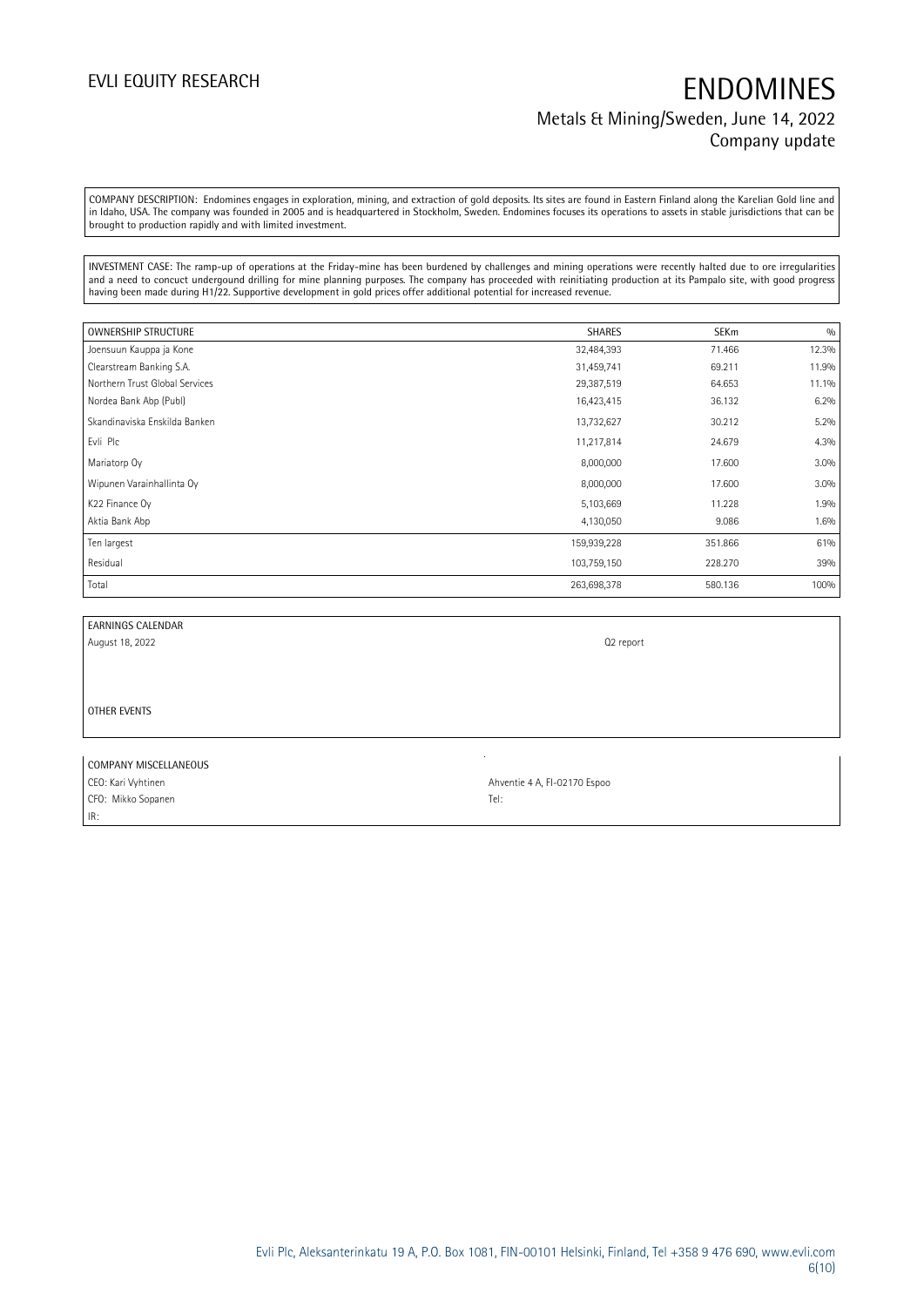### Metals & Mining/Sweden, June 14, 2022 Company update

DEFINITIONS

| P/E                                                                                                                                 | EPS                                                                                          |
|-------------------------------------------------------------------------------------------------------------------------------------|----------------------------------------------------------------------------------------------|
| Price per share                                                                                                                     |                                                                                              |
| Earnings per share                                                                                                                  | Profit before extraord. items and taxes-income taxes + minority interest<br>Number of shares |
|                                                                                                                                     |                                                                                              |
| P/BV                                                                                                                                | <b>DPS</b>                                                                                   |
|                                                                                                                                     |                                                                                              |
| Price per share                                                                                                                     | Dividend for the financial period per share                                                  |
| Shareholders' equity + taxed provisions per share                                                                                   |                                                                                              |
|                                                                                                                                     |                                                                                              |
| Market cap                                                                                                                          | OCF (Operating cash flow)                                                                    |
|                                                                                                                                     |                                                                                              |
| Price per share * Number of shares                                                                                                  | EBITDA - Net financial items - Taxes - Increase in working                                   |
|                                                                                                                                     | capital - Cash NRIs ± Other adjustments                                                      |
|                                                                                                                                     |                                                                                              |
| EV (Enterprise value)                                                                                                               | FCF (Free cash flow)                                                                         |
|                                                                                                                                     |                                                                                              |
| Market cap + net debt + minority interest at market value -<br>share of associated companies at market value                        | Operating cash flow - operative CAPEX - acquisitions + divestments                           |
|                                                                                                                                     |                                                                                              |
|                                                                                                                                     |                                                                                              |
| EV/Sales                                                                                                                            | FCF yield, %                                                                                 |
| Enterprise value                                                                                                                    |                                                                                              |
| Sales                                                                                                                               | Free cash flow<br>Market cap                                                                 |
|                                                                                                                                     |                                                                                              |
| EV/EBITDA                                                                                                                           | Operative CAPEX/sales                                                                        |
|                                                                                                                                     |                                                                                              |
| Enterprise value                                                                                                                    | Capital expenditure - divestments - acquisitions                                             |
| Earnings before interest, tax, depreciation and amortization                                                                        | Sales                                                                                        |
| EV/EBIT                                                                                                                             | Net working capital                                                                          |
|                                                                                                                                     |                                                                                              |
| Enterprise value                                                                                                                    | Current assets - current liabilities                                                         |
| Operating profit                                                                                                                    |                                                                                              |
|                                                                                                                                     |                                                                                              |
| Net debt                                                                                                                            | Capital employed/Share                                                                       |
|                                                                                                                                     |                                                                                              |
| Interest bearing debt - financial assets                                                                                            | Total assets - non-interest bearing debt<br>Number of shares                                 |
|                                                                                                                                     |                                                                                              |
| Total assets                                                                                                                        | Gearing                                                                                      |
| Balance sheet total                                                                                                                 |                                                                                              |
|                                                                                                                                     | Net debt<br>Equity                                                                           |
|                                                                                                                                     |                                                                                              |
| Div yield, %                                                                                                                        | Debt/Equity, %                                                                               |
|                                                                                                                                     |                                                                                              |
| Dividend per share                                                                                                                  | Interest bearing debt                                                                        |
| Price per share                                                                                                                     | Shareholders' equity + minority interest + taxed provisions                                  |
|                                                                                                                                     |                                                                                              |
|                                                                                                                                     |                                                                                              |
| Payout ratio, %                                                                                                                     | Equity ratio, %                                                                              |
| Total dividends                                                                                                                     |                                                                                              |
| Earnings before extraordinary items and taxes - income taxes + minority interest                                                    | Shareholders' equity + minority interest + taxed provisions                                  |
|                                                                                                                                     | Total assets - interest-free loans                                                           |
|                                                                                                                                     |                                                                                              |
| ROCE, %                                                                                                                             | CAGR, %                                                                                      |
|                                                                                                                                     |                                                                                              |
| Profit before extraordinary items + interest expenses+ other financial costs                                                        | Cumulative annual growth rate = Average growth per year                                      |
| Balance sheet total - non-interest bearing debt (average)                                                                           |                                                                                              |
|                                                                                                                                     |                                                                                              |
| ROE, %                                                                                                                              |                                                                                              |
|                                                                                                                                     |                                                                                              |
| Profit before extraordinary items and taxes - income taxes<br>Shareholder's equity + minority interest + taxed provisions (average) |                                                                                              |
|                                                                                                                                     |                                                                                              |
|                                                                                                                                     |                                                                                              |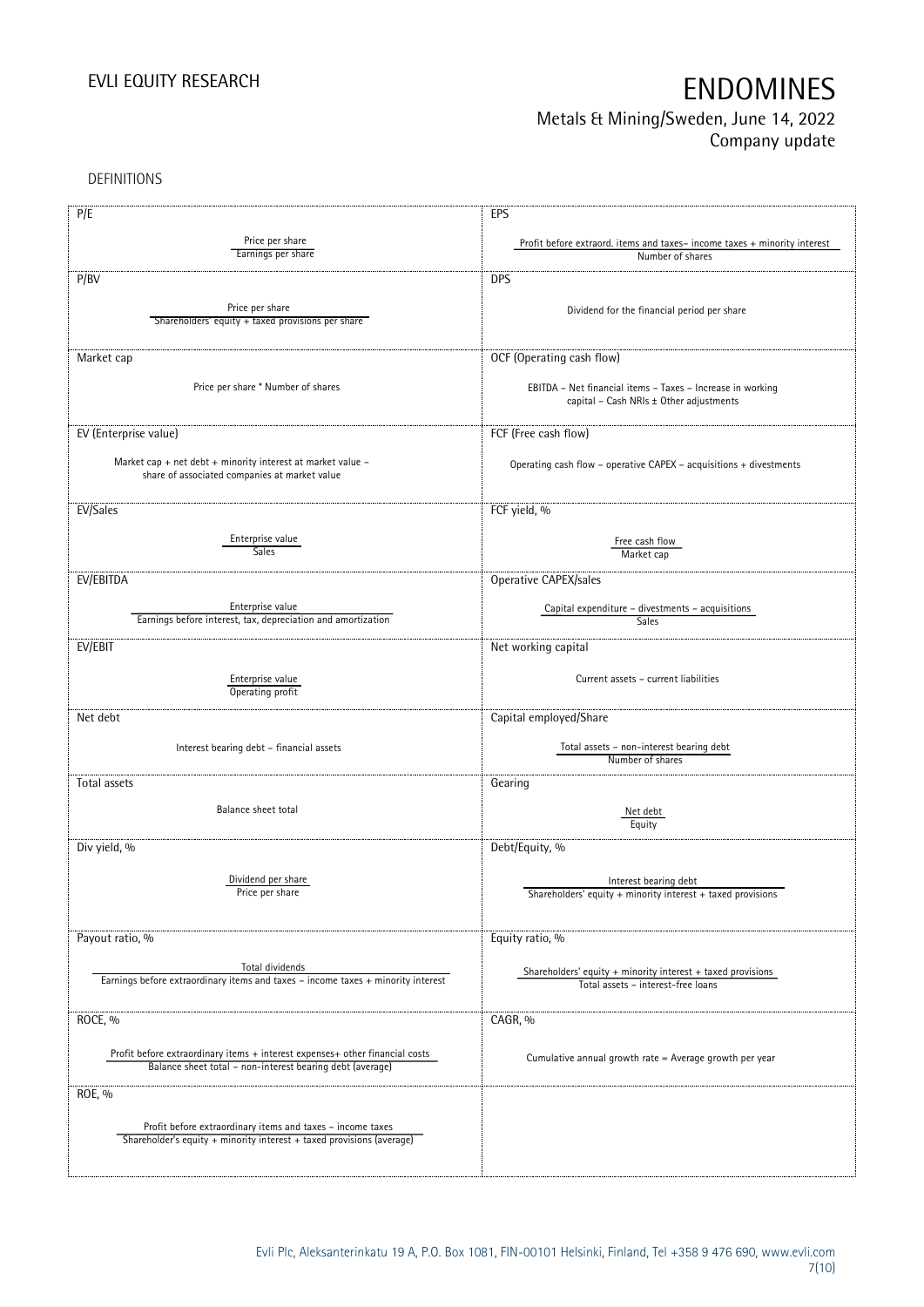# EVLI EQUITY RESEARCH **EXAMPLE ENDOMINES**

Metals & Mining/Sweden, June 14, 2022 Company update

### Important Disclosures

Evli Research Partners Plc ("ERP") uses 12-month target prices. Target prices are defined by utilizing analytical techniques based on financial theory including (but not limited to) discounted cash flow analysis and comparative valuation. The selection of valuation methods depends on different circumstances. Target prices may be altered on the basis of new information coming to light in the underlying company or changes in interest rates, changes in foreign exchange rates, other securities prices or market indices or outlook for the aforementioned factors or other factors that may change the conditions of financial markets. Recommendations and changes by analysts are available at [Analysts' recommendations and ratings revisions](https://research.evli.com/JasperAllModels.action?authParam=key;461&authParam=x;G3rNagWrtf7K&authType=3). Investment recommendations are defined as follows: Target price compared to share price Recommendation<br>CELL CALLO 06 < -10 % SELL  $-10 - (+10) \%$  HOL<br>  $> 10 \%$  BUY  $> 10\%$ ERP's investment recommendation of the analyzed company is updated at least 2 times per year. 58% 60% 50% 40% 27% 30% 20% 15% 10% 0% Sell Hold Buy

The graph above shows the distribution of ERP's recommendations of companies under coverage in 11th of May 2020. If recommendation is not given, it is not mentioned here.

### Name(s) of the analyst(s): Salokivi

This research report has been prepared by Evli Research Partners Plc ("ERP" or "Evli Research"). ERP is a subsidiary of Evli Bank Plc. Production of the investment recommendation has been concluded on 14.6.2022, 09:10. This report has been published on 14.6.2022, 09:20.

None of the analysts contributing to this report, persons under their guardianship or corporations under their control have a position in the shares of the company or related securities.

The date and time for any price of financial instruments mentioned in the recommendation refer to the previous trading day's closing price(s) unless otherwise stated in the report.

Each analyst responsible for the content of this report assures that the expressed views accurately reflect the personal views of each analyst on the covered companies and securities. Each analyst assures that (s)he has not been, nor are or will be, receiving direct or indirect compensation related to the specific recommendations or views contained in this report.

Companies in the Evli Group, affiliates or staff of companies in the Evli Group, may perform services for, solicit business from, hold long or short positions in, or otherwise be interested in the investments (including derivatives) of any company mentioned in the publication or report.

Evli Corporate Finance has managed or co-managed a public offering of the company's securities during the last 12 months prior to, received compensation for investment banking services from the company during the last 12 months prior to the publication of the research report.

ERP may pursue an assignment from the issuer(s) of the financial instruments mentioned in the recommendation or this report. These assignments may have a limited economic or financial impact on ERP and/or Evli. Under such assignments ERP may perform services including, but not limited to, arranging investor meetings or –events, investor relations communication advisory and production of research material.

ERP has signed an agreement with the issuer of the financial instruments mentioned in the recommendation, which includes production of research reports. This assignment has a limited economic and financial impact on ERP and/or Evli. Under the assignment ERP performs services including, but not limited to, arranging investor meetings or –events, investor relations communication advisory and production of research material.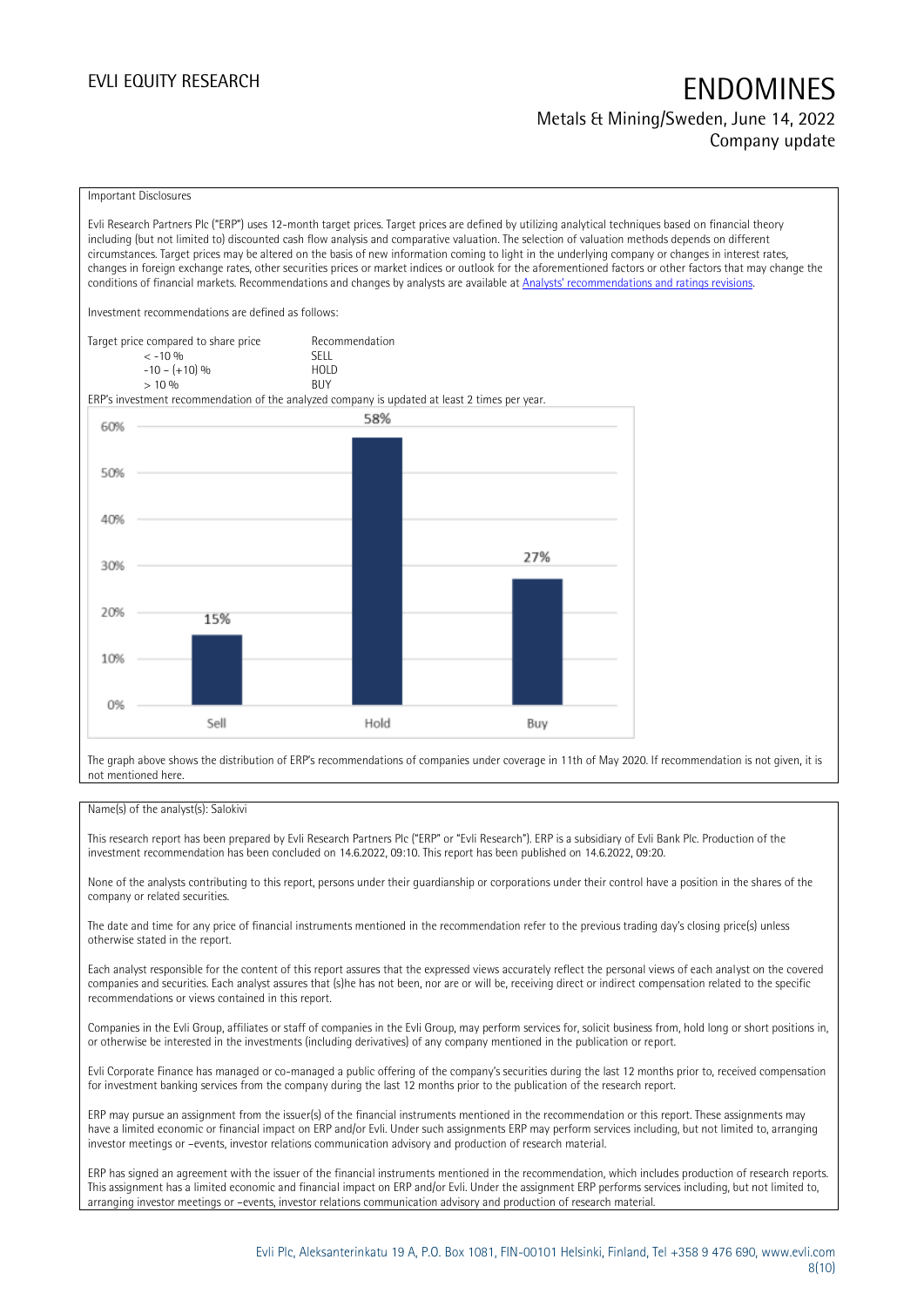## EVLI EQUITY RESEARCH **EXAMPLE ENDOMINES** Metals & Mining/Sweden, June 14, 2022 Company update

ERP or another company within the Evli Group does not have an agreement with the company to perform market making services.

For the prevention and avoidance of conflicts of interests with respect to this report, there is an information barrier (Chinese wall) between Investment Research and Corporate Finance units concerning unpublished investment banking services to the company. The remuneration of the analyst(s) is not tied directly or indirectly to investment banking transactions performed by Evli Bank Plc or any company within Evli Group

This report has not been disclosed to the company prior to its dissemination.

This report is provided and intended for informational purposes only and may not be used or considered under any circumstances as an offer to sell or buy any securities or as advice to trade any securities.

This report is based on sources ERP considers to be correct and reliable. The sources include information providers Reuters and Bloomberg, stock-exchange releases from the companies and other company news, Statistics Finland and articles in newspapers and magazines. However, ERP does not guarantee the materialization, correctness, accuracy or completeness of the information, opinions, estimates or forecasts expressed or implied in the report. In addition, circumstantial changes may have an influence on opinions and estimates presented in this report. The opinions and estimates presented are valid at the moment of their publication and they can be changed without a separate announcement. Neither ERP nor any company within the Evli Group are responsible for amending, correcting or updating any information, opinions or estimates contained in this report. Neither ERP nor any company within the Evli Group will compensate any direct or consequential loss caused by or derived from the use of the information represented in this publication.

All information published in this report is for the original recipient's private and internal use only. ERP reserves all rights to the report. No part of this publication may be reproduced or transmitted in any form or by any means, electronic, mechanical, photocopying, recording or otherwise, or stored in any retrieval system of any nature, without the written permission of ERP.

This report or its copy may not be published or distributed in Australia, Canada, Hong Kong, Japan, New Zealand, Singapore or South Africa. The publication or distribution of this report in certain other jurisdictions may also be restricted by law. Persons into whose possession this report comes are required to inform themselves about and to observe any such restrictions.

Evli Bank Plc is not registered as a broker-dealer with the U. S. Securities and Exchange Commission ("SEC"), and it and its analysts are not subject to SEC rules on securities analysts' certification as to the currency of their views reflected in the research report. Evli Bank is not a member of the Financial Industry Regulatory Authority ("FINRA"). It and its securities analysts are not subject to FINRA's rules on Communications with the Public and Research Analysts and Research Reports and the attendant requirements for fairness, balance and disclosure of potential conflicts of interest. This research report is only being offered in U.S. by Auerbach Grayson & Company, LLC (Auerbach Grayson) to Major U.S. Institutional Investors and is not available to, and should not be used by, any U.S. person or entity that is not a Major U.S. Institutional Investor. Auerbach Grayson is a broker-dealer registered with the U.S. Securities and Exchange Commission and is a member of the FINRA. U.S. entities seeking more information about any of the issuers or securities discussed in this report should contact Auerbach Grayson. The securities of non-U.S. issuers may not be registered with or subject to SEC reporting and other requirements.

ERP is not a supervised entity but its parent company Evli Bank Plc is supervised by the Finnish Financial Supervision Authority.